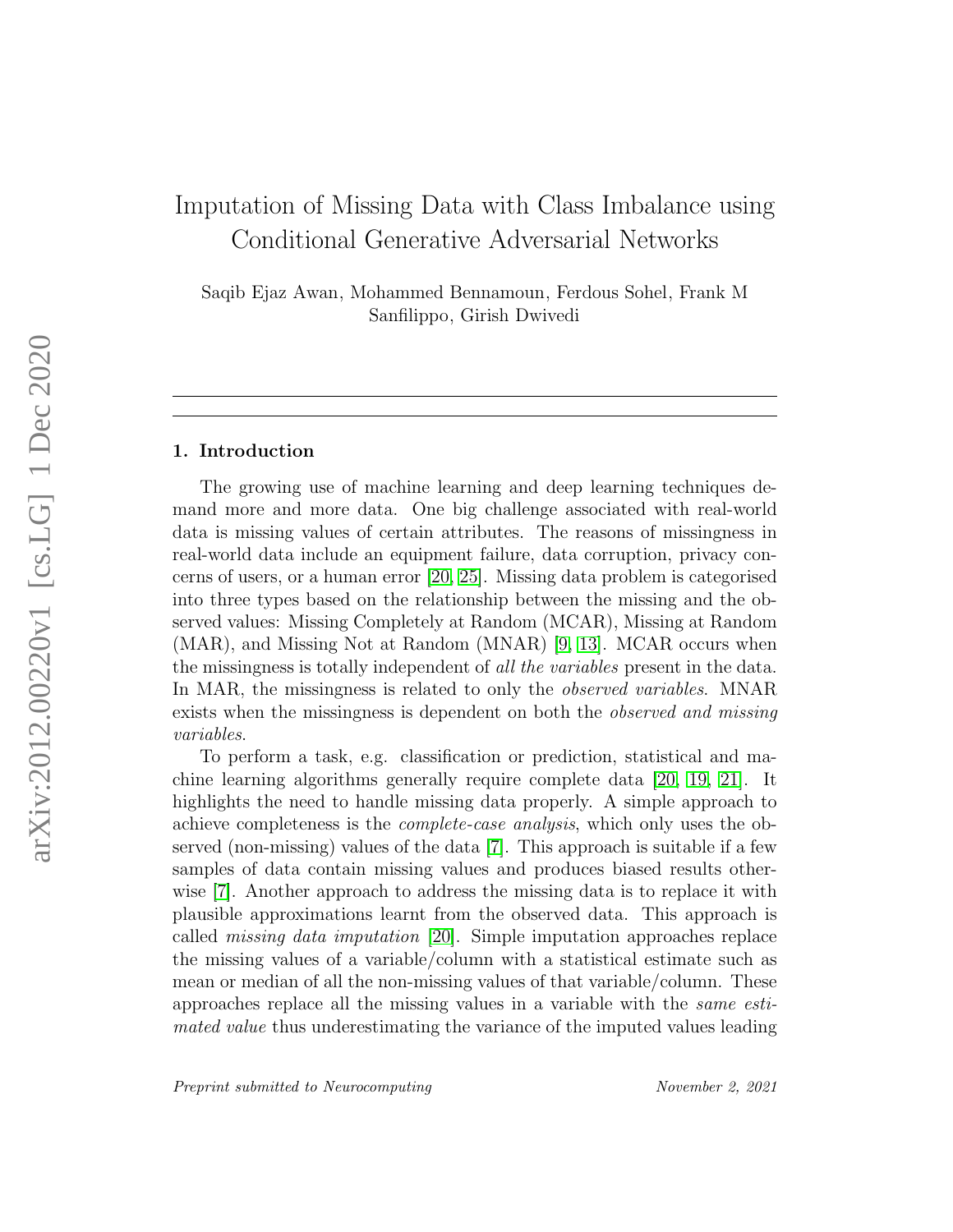to poor performance. Advanced approaches, such as Multiple Imputation by Chained Equations (MICE) [\[1\]](#page-15-2), explore the correlation between the variables to better approximate the missing values. Some joint modelling approaches, such as Expectation Maximization (EM), assume a multivariate normal distribution and assert a joint distribution on the entire data to impute missing values [\[18\]](#page-16-2).

Another naturally inherent problem of the real-world data is the skewed class distributions. It is a condition, commonly known as the class imbalance problem, in which the majority of data belongs to one class and a significantly small amount of data belongs to the remaining classes [\[8\]](#page-15-3). For example, in a binary classification problem, it is naturally expected to have only a few positive cases of fraudulent transactions and a significantly large number of non-fraudulent transactions. Since most of the machine learning models are designed with the assumption of equal number of samples of each class, they over-classify the majority class and ignore the minority class [\[17\]](#page-16-3). In most of the cases, the minority class in a real-world data is the class of interest [\[16\]](#page-16-4) e.g., detecting a fraudulent transaction or a cancerous image. Thus, the performance of these analytical models degrade as the class imbalance problem grows in the real-world data.

Imputation of missing data in imbalanced datasets is a challenging task because only a few samples are available from the minority class. In this case, an advanced imputation technique, such as Generative Adversarial Imputation Network (GAIN) [\[27\]](#page-17-3), models one distribution for the entire data. However, the characteristics of one class samples may differ from the characteristics of another class samples. Such an approach will not produce high performance (Section [4.2\)](#page-10-0). This issue is further exacerbated if the data has class imbalance i.e., one class has more samples than the others. Therefore, intuitively, an approach which takes into account the individual class distributions can potentially provide better imputation performance. This leads us to propose our Conditional Generative Adversarial Imputation Network (CGAIN) approach which aims to impute the missing data conditional to its class, making the imputation process rely on the individual class characteristics for missing data imputation. The main contributions of this paper are:

- A novel missing data imputation technique that incorporates the class distribution of the missing data.
- State-of-the-art imputation performance on imbalanced datasets.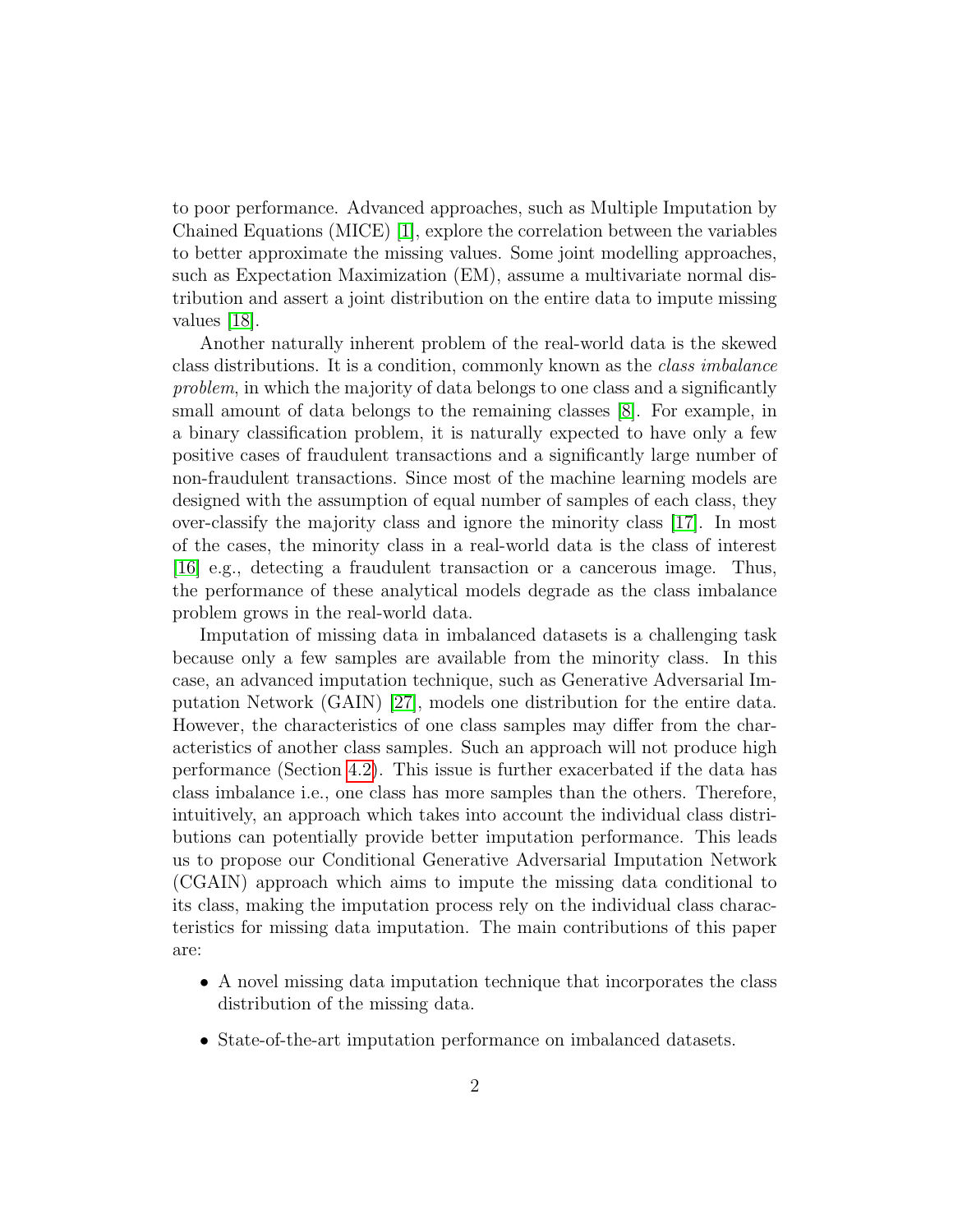The rest of this paper is structured as follows. We briefly discuss the related work on missing data imputation in Section [2.](#page-2-0) We introduce our proposed approach in Section [3](#page-4-0) and present the experimental results and analysis in Section [4.](#page-8-0) Section [5](#page-13-0) concludes this work.

#### <span id="page-2-0"></span>2. Related work

Imputation of missing data is an active research area. Several imputation approaches have been proposed to complete the missing data for various applications such as medical, image inpainting, and financial data  $[6, 4, 10]$  $[6, 4, 10]$  $[6, 4, 10]$ . Missing data imputation techniques are commonly divided into two groups: single imputation and multiple imputation. Single imputation replaces the missing values with estimated values only once, while multiple imputation repeats the imputation process several times and combines the results of all imputations in the end.

Single imputation approaches are further classified into univariate single imputation and multivariate single imputation approaches. Univariate approaches use the observed values of the same column to replace the missing values with a statistical estimate such as mean, median, the most frequent value, and the last observation carried forward [\[28\]](#page-17-4). This process, however, undermines the variance of the imputed values. Multivariate imputation approaches use the correlation between different columns of data and use it to impute the missing values. A common approach is to predict the missing values in a column using a regression model based on the values in the observed columns. This process is then repeated for all the columns with the missing values to complete the data.

Multiple imputation allows for the uncertainty in the missing data by creating multiple different plausible imputed data sets and combining the results obtained from each of them at the end [\[22\]](#page-17-5). First, multiple copies of the data are created each containing missing data replaced with imputed values.Then, analytical methods are used to fit the model of interest to each of the imputed datasets and the final results are produced by combining the results from all the copies of data.

With the recent advancements in machine learning and deep learning, new imputation approaches have been proposed which improve the imputation performance of the existing approaches. These approaches have limited the use of statistical based imputation approaches. However, new approaches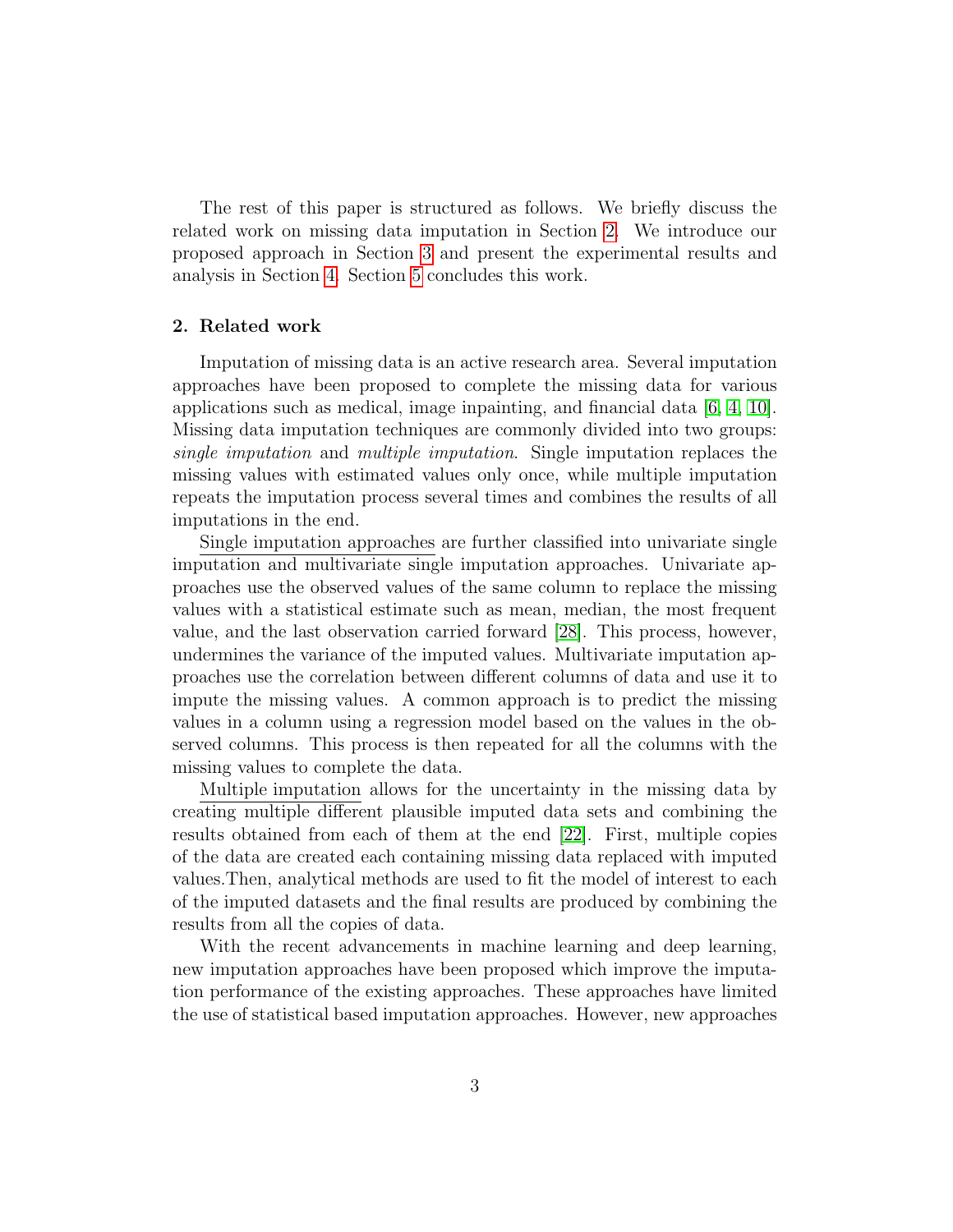continue to emerge which claim to surpass the performance of existing imputation methods. Popular new imputation approaches can broadly be categorized into discriminative and generative methods [\[24\]](#page-17-6). The discriminative methods learn the boundary between classes of data such as support vector machines and decision trees. The generative methods focus on how the data is actually generated to model the distribution of data. The discriminative methods model the decision boundary between different classes present in data to perform imputation. These approaches include MissForest and Matrix Completion [\[12,](#page-16-5) [26,](#page-17-7) [2,](#page-15-7) [3,](#page-15-8) [15\]](#page-16-6). The generative methods model the actual distribution of data to perform imputation. Popular generative imputation approaches include MICE, denoising autoencoders, and Gaussian mixture models [\[1,](#page-15-2) [11,](#page-16-7) [22\]](#page-17-5).

Recently, GAIN [\[27\]](#page-17-3) has been introduced for imputation, which combines both the generative and discriminative models in an adversarial manner. The generative and discriminative models in this approach compete with each other to excel their tasks [\[27\]](#page-17-3). The aim of this method is to achieve a generative model, which can produce new samples whose distribution is so close to the original data distribution that the discriminative model is unable to distinguish between a real sample and a sample generated by the generative model. The generator in GAIN receives two inputs: input data and mask. A mask represents the presence/absence of a value. A presence is marked as 1, while an absence is 0. The discriminator's output predicts the complete mask whose elements show the possibility of the corresponding input value to be observed, unlike a standard discriminator of Generative Adversarial Network (GAN), which tells only if the input to discriminator is real or fake as a whole. Their approach introduces a hint mechanism, which becomes an input of the discriminator. This approach learns to model the distribution of entire data as a whole which may overlook the unique characteristics of a minority class in the case of an imbalanced data.

In this work, we propose a new imputation approach which aims to learn the unique class-specific characteristics and use them to impute missing data from that class. The data imputed using our approach will be based on individual class distributions rather than the entire data distribution and we hypothesize that this will produce more accurate estimates of the missing data.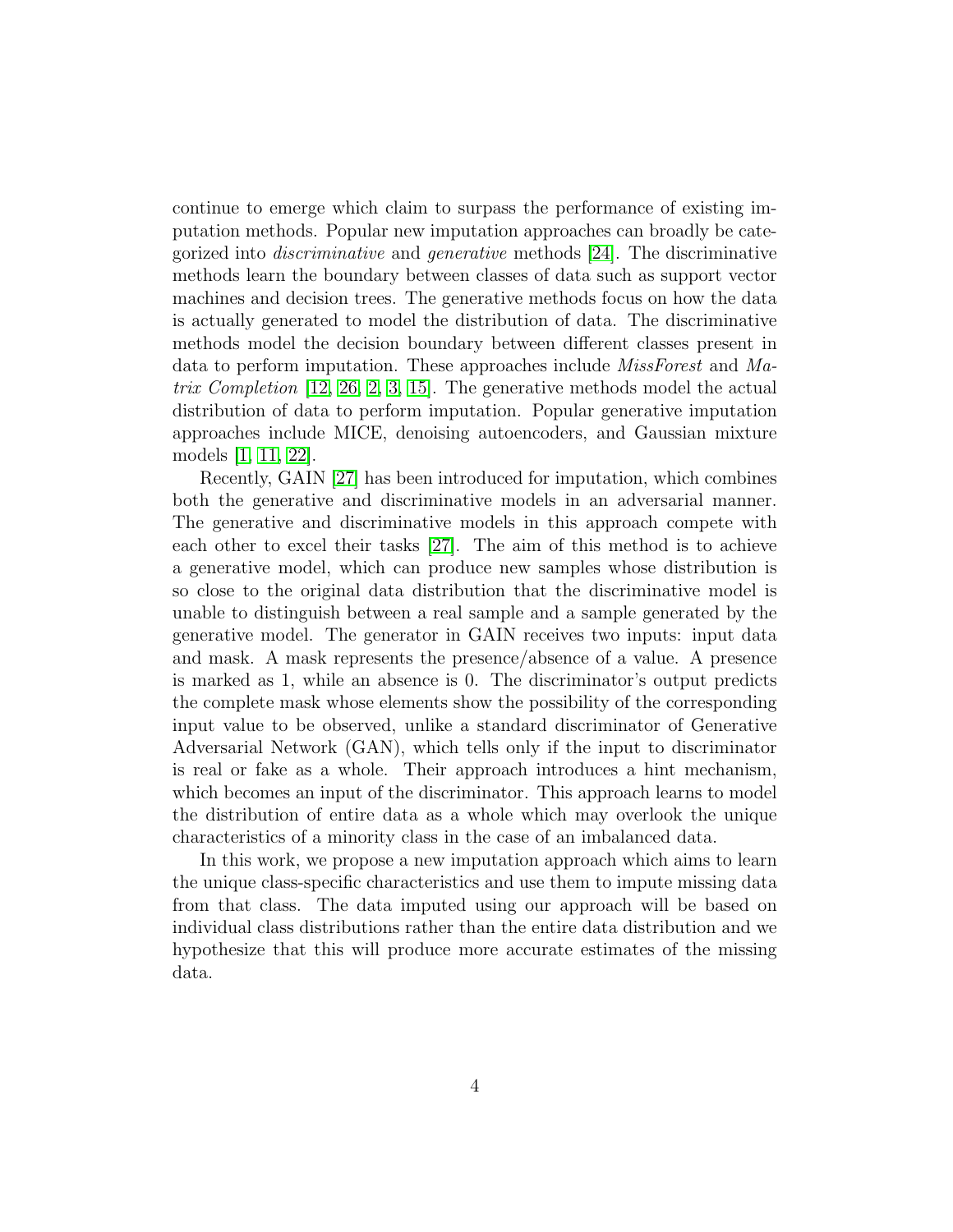#### <span id="page-4-0"></span>3. Proposed approach: CGAIN

Our proposed CGAIN approach aims at producing a generator which can produce fake data pertaining to a class. This means that our generator can not only produce data but it is also aware of which class of data it has to produce. We train the generator in an adversarial manner with a discriminator. The discriminator receives the fake data and predicts, for each data element, whether it was missing or observed in the original data. This step forces the generator to produce fake values, against the missing values of data, which are very close to the original data distribution. Figure [1](#page-5-0) shows the block diagram of our approach. The generator produces fake data using the original data with missing values, class labels, and random data. This fake data contains values against both the missing values and observed values in the original data. The discriminator receives this data and predicts which components were originally missing. The generator is given the feedback (using cross-entropy loss) on how successful the discriminator was in discriminating missing values from observed values. The generator also receives the mean squared error of the fake and original values. Based on these feedbacks, the generator adjusts its parameters and attempts to produce fake samples which appear as real samples to fool the discriminator. At the end of the training phase, we get a generator which is capable of producing realistic (fake) values against the missing values in the original data.

#### 3.1. Problem Formulation for Missing Data Imputation

Suppose we represent our data with a *data vector*  $\mathbf{X} = (X_1, X_2, \ldots, X_d)$ , where **X** is a random variable in a d-dimensional data space  $\mathcal{X} = \mathcal{X}_1 \times \mathcal{X}_2$  $\ldots \times \mathcal{X}_d$  and d denotes the total number of data samples. We represent the labels/outcomes of our data as a label vector  $\mathbf{Y} = (Y_1, Y_2, \dots, Y_d)^T$ , where each vector element takes the form  $\{0,1\}^m$  and m is the total number of classes/outcomes. Also assume a mask vector  $\mathbf{M} = (M_1, M_2, \ldots, M_d)$ , which takes its values from  $\{0,1\}^d$ . We can define a *missing data vector*  $\tilde{\mathbf{X}} =$  $(\tilde{X}_1, \tilde{X}_2, \ldots, \tilde{X}_d)$ , which replaces each missing value with an asterisk  $(*)$  as shown in Equation [1.](#page-4-1)

<span id="page-4-1"></span>
$$
\tilde{X}_i = \begin{cases} X_i, & \text{if } M_i = 1 \\ *, & \text{otherwise} \end{cases}
$$
\n(1)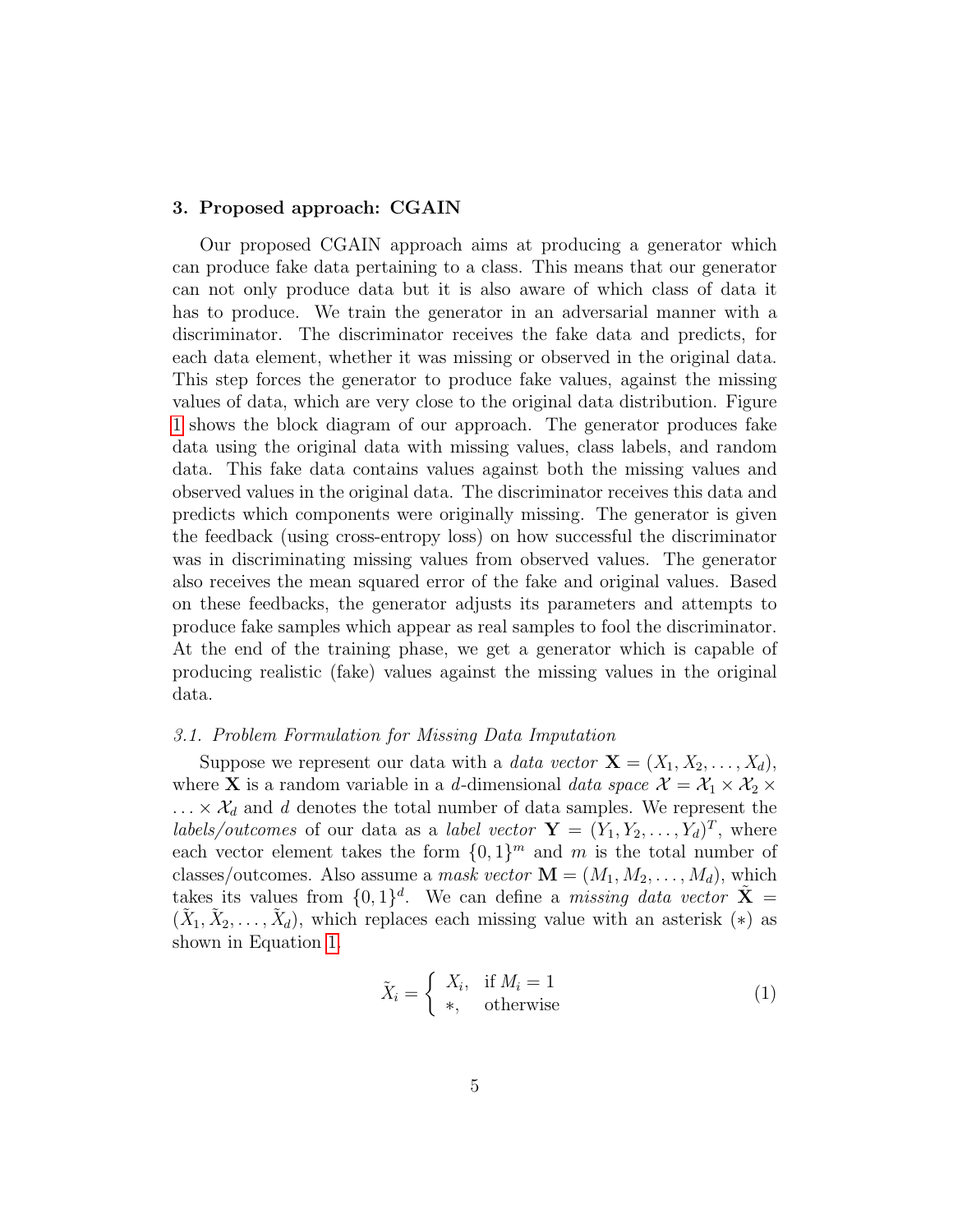

<span id="page-5-0"></span>Figure 1: Block diagram of the proposed CGAIN approach.

The goal of an imputation approach is to *impute* the missing values in X. Our missing data imputation aims at generating samples according to the conditional probability of **X** given **X** and **Y** i.e.,  $P(X|X, Y)$ .

## 3.2. Proposed Conditional Generative Adversarial Imputation Networks

This section describes our CGAIN based approach to simulate the  $P(X|X, Y)$ . Figure [1](#page-5-0) shows a concise summary of our approach. Our approach contains one generator and one discriminator. Our generator generates fake data using the original data with missing values, a mask which locates the missing values, the encoded class-labels, and a noise matrix. The discriminator discriminates between the observed and the missing values in the data by predicting the mask matrix. The main components of our approach are discussed below.

#### 3.2.1. Generator (G)

The Generator receives the input data with missing values  $\tilde{\mathbf{X}}$ , mask M, labels Y, and noise Z to output a vector of imputations X. The noise vector  $\mathbf{Z} = (Z_1, Z_2, \ldots, Z_d)$  contains d-dimensional noise while Y is a onehot encoded vector. The generator G can be mathematically defined as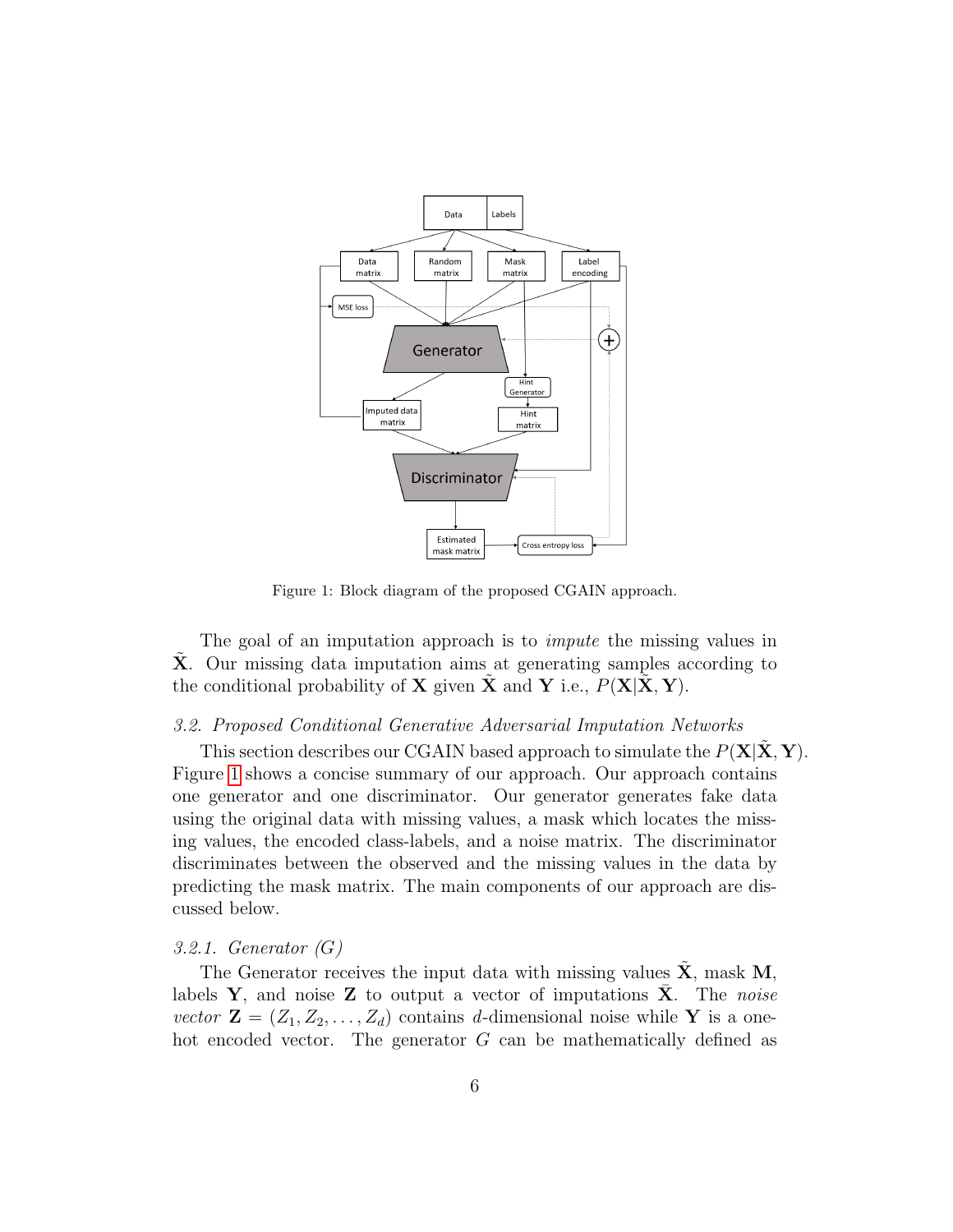$G: \tilde{\mathcal{X}} \times \mathcal{M} \times \mathcal{Z} \times \mathcal{Y} \to \mathcal{X}$ , where  $\mathcal{M}, \mathcal{Z}$ , and  $\mathcal{Y}$  denote the distributions of mask, noise, and labels/outcomes, respectively.

Since G outputs a value for every component rather than producing an estimate of the missing values only, we can create a *completed data vector*  $\mathbf{X}$ , which combines the observed values from **X** and the imputed values from  $\bar{\mathbf{X}}$ as given in Equations [2](#page-6-0) and [3.](#page-6-1)

<span id="page-6-0"></span>
$$
\bar{\mathbf{X}} = G(\tilde{\mathbf{X}}|\mathbf{Y}, \mathbf{M}, (\mathbf{1} - \mathbf{M}) \odot \mathbf{Z})
$$
\n(2)

<span id="page-6-1"></span>
$$
\hat{\mathbf{X}} = \mathbf{M} \odot \tilde{\mathbf{X}} + (\mathbf{1} - \mathbf{M}) \odot \bar{\mathbf{X}} \tag{3}
$$

where  $\odot$  represents element-wise multiplication and 1 denotes a d-dimensional vector of 1s. As seen in Equation [3,](#page-6-1)  $X$  takes the observed values from  $X$  and replaces each  $*$  with its corresponding value from  $X$ . This setup is inspired by a standard GAN and the generator used by [\[27\]](#page-17-3).

#### 3.2.2. Discriminator (D)

The discriminator is generally introduced as an adversary to train the generator. Conventionally, there is only one output of  $D$  i.e., either *com*pletely real or completely fake. However, the output of  $D$  in an imputation setting contains multiple components, some of which are real while others are fake. So, our  $D$  tries to distinguish the real (observed) components from the fake (missing) components. This is achieved by predicting a mask vector m. We can then compare this predicted mask with the original mask M. Formally, our D can be mathematically defined as  $D: \mathcal{X} \times \mathcal{Y} \to [0,1]^d$ , where  $[0,1]^d$  represents the predicted mask vector **m**.

## 3.2.3. Hint (H)

We also use a hint mechanism similar to Yoon et al. [\[27\]](#page-17-3) in our approach. This hint is expressed as a random variable H which takes its values in a hint space  $\mathcal{H}$ . The hint vector supports D by telling it some of the imputed and observed values which allows the D to decide whether other values are imputed or observed.  $\bf{H}$  is passed as an additional input to  $D$  which is then mathematically expressed as  $D: \mathcal{X} \times \mathcal{H} \times \mathcal{Y} \to [0, 1]^d$ . The hint is deemed necessary since G can produce several distributions and for all of those D can not distinguish between a real and a fake value. Therefore, giving a hint  **to D restricts the solution to a single distribution.**  $**H**$  **is obtained using** Equation [4.](#page-7-0)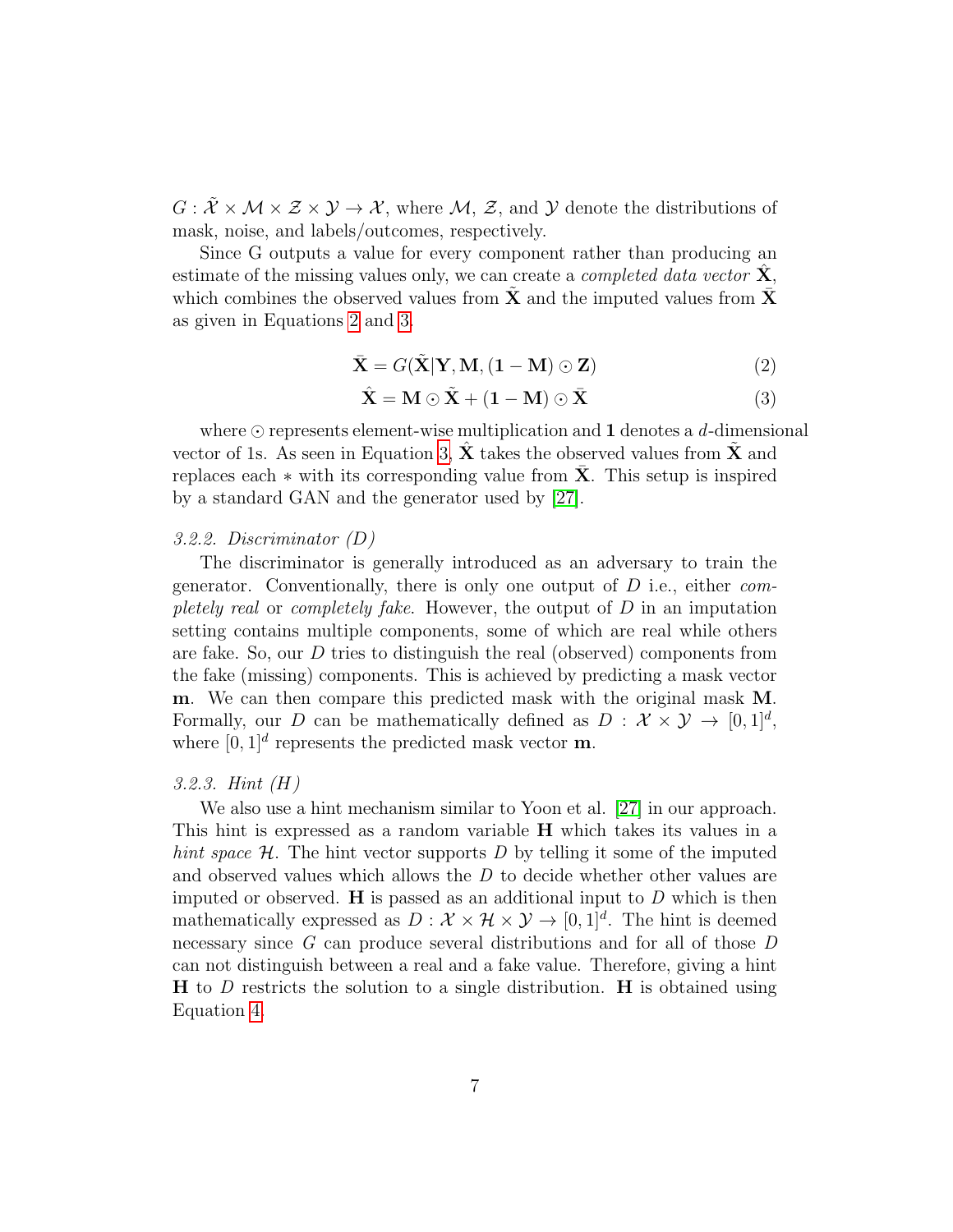<span id="page-7-0"></span>
$$
\mathbf{H} = \mathbf{B} \odot \mathbf{M} + 0.5 \odot (1 - \mathbf{B}) \tag{4}
$$

where  $B \in \{0,1\}^d$  is a random variable obtained by uniformly sampling k from  $\{1, 2, \ldots, d\}$  and applying Equation [5.](#page-7-1) The term 0.5 in Equation [4](#page-7-0) represents a hint value similar to that used by Yoon et al. [\[27\]](#page-17-3).

<span id="page-7-1"></span>
$$
\mathbf{B}_{j} = \begin{cases} 1, & \text{if } j \neq k \\ 0, & \text{if } j = k \end{cases}
$$
 (5)

3.2.4. The objective function

The objective function of our CGAIN approach has two parts as inspired by the standard Conditional Generative Adversarial Network (CGAN) [\[14\]](#page-16-8). First, we train  $D$  to maximize the correct prediction of M. Secondly, we train  $G$  to minimize the probability of  $D$  correctly predicting  $M$ . The overall objective function and loss function of our CGAIN approach are given in Equations [6](#page-7-2) and [7,](#page-7-3) respectively.

<span id="page-7-2"></span>
$$
\min_{G} \max_{D} \mathcal{L}(D, G) \tag{6}
$$

<span id="page-7-3"></span>
$$
\mathcal{L}(D, G) = \mathbb{E}_{\hat{\mathbf{X}}, \mathbf{M}, \mathbf{H}, \mathbf{Y}} \left[ \mathbf{M}^T \log D((\hat{\mathbf{X}}, \mathbf{H}) | \mathbf{Y}) + (\mathbf{1} - \mathbf{M})^T \log (1 - D(\hat{\mathbf{X}}, \mathbf{H}) | \mathbf{Y})) \right]
$$
(7)

Since the output of D can be expressed as  $\hat{\mathbf{M}} = D((\hat{\mathbf{X}}, \mathbf{H})|\mathbf{Y})$ , the loss function of D can be expressed by the cross entropy Equation [8.](#page-7-4)

<span id="page-7-4"></span>
$$
\mathcal{L}_D = \sum_{\forall i:b_i=0} [m_i \log(\hat{m}_i) + (1 - m_i) \log(1 - \hat{m}_i)] \tag{8}
$$

where the term  $b_i = 0$  corresponds to those values of **M** for which **H** is 0.5 according to Equation [4.](#page-7-0) This ensures  $D$  to learn those mask values for which the absolute hint value (0 for missing, 1 for not missing) was not provided.

Similar to  $[27]$ , the loss function of G comprises of two parts since the output of G contains imputed values for both the missing values and the observed values. The first part is the loss of imputed values whereas the second part is the loss of the observed values The combined loss function  $\mathcal{L}_G$ is given in Equation [9.](#page-8-1)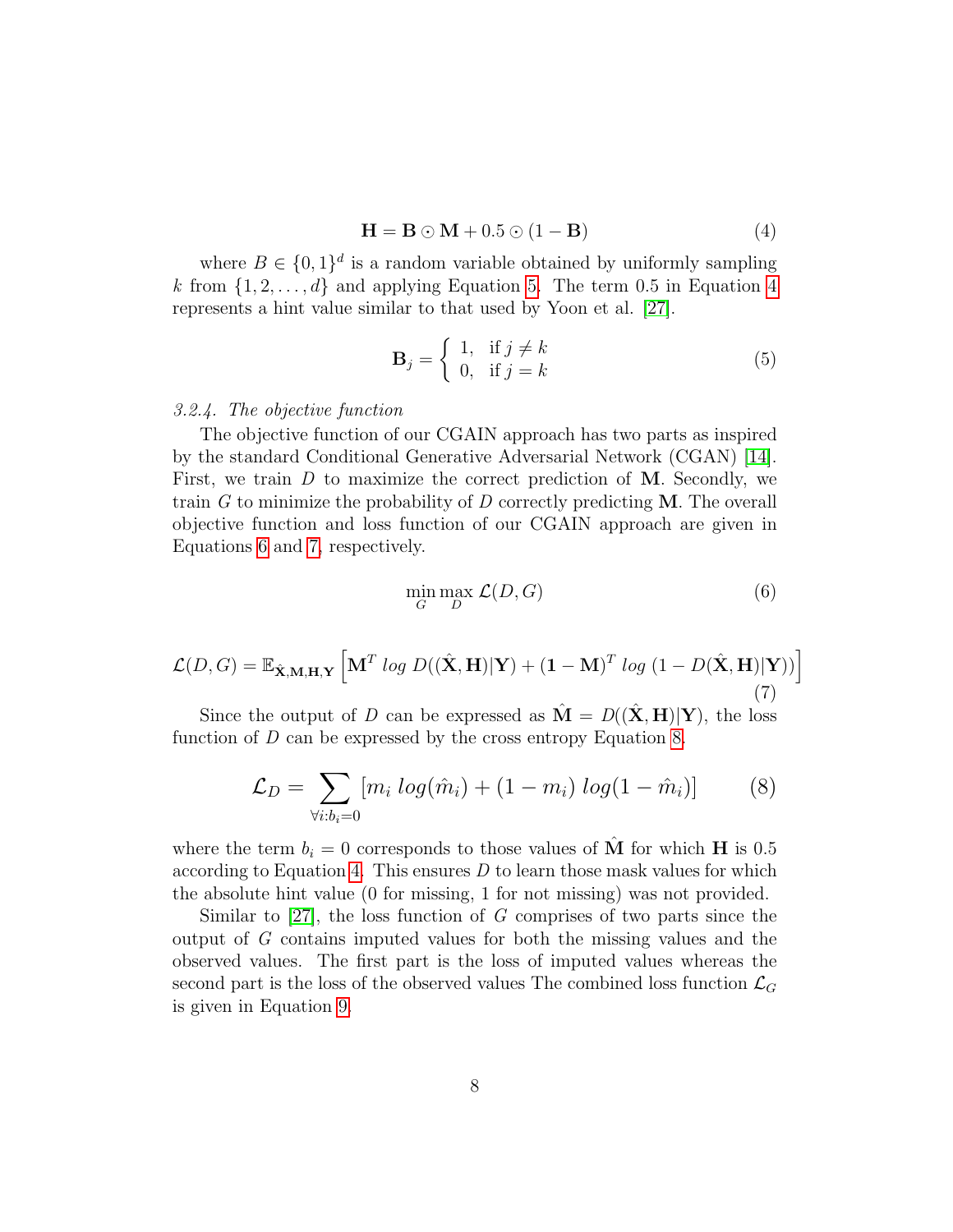<span id="page-8-1"></span>
$$
\mathcal{L}_G = \sum_{\forall i:b_i=0} (1 - m_i) \log(\hat{m}_i) + \alpha \sum_{j=1}^d m_i L_{obs}(x_i, x'_i)
$$
(9)

where, similar to Yoon et al. [\[27\]](#page-17-3),  $\alpha$  is a positive hyper-parameter and  $L_{obs}(x_i, x'_i)$  is given in Equation [10:](#page-8-2)

<span id="page-8-2"></span>
$$
L_{obs}(x_i, x_i') = \begin{cases} (x_i' - x_i)^2 & \text{if } x_i \text{ is continuous} \\ -x_i \log(x_i') & \text{if } x_i \text{ is binary} \end{cases}
$$
(10)

#### 3.3. CGAIN Algorithm

The training of our proposed CGAIN algorithm is inspired by the original GAN approach, which iteratively trains  $D$  and  $G$ . We designed  $G$  and  $D$  as fully connected neural networks with two hidden layers. We kept the number of neurons in each hidden layer as three times the number of columns/features in the input data.

We first optimized  $D$  with a fixed  $G$  using mini-batches of (128 samples of) data. For every mini-batch including the corresponding labels  $\mathbf{Y}$ , n independent samples of  $\mathbf{Z}, \mathbf{B}$ , and  $\mathbf{M}$  are drawn to compute the imputed data  $\bf{X}$  according to Equations [2](#page-6-0) and [3.](#page-6-1) Then hint vector  $\bf{H}$  is produced using Equation [4.](#page-7-0) Then, the estimated mask M is obtained using  $D((\tilde{\mathbf{X}}, \mathbf{H})|\mathbf{Y})$ followed by the optimization of D.

The next step is to update G by keeping the newly trained D fixed. Again, n independent samples of  $Z$ ,  $B$ , and  $M$  are drawn for every mini-batch to compute  $H$  and update G. The CGAIN algorithm is presented in Algorithm 1.

## <span id="page-8-0"></span>4. Experiments and Results

We tested our proposed CGAIN approach with multiple publicly available real-world datasets available at the University of California Irvine (UCI) Machine Learning repository [\[5\]](#page-15-9). We compared our approach with the stateof-the-art GAIN approach [\[27\]](#page-17-3) and other popular imputation approaches. We also evaluated our approach on various percentages of missing data ranging from 5% to 20%. The missing data was created, in an MCAR style, by randomly removing values in all experiments.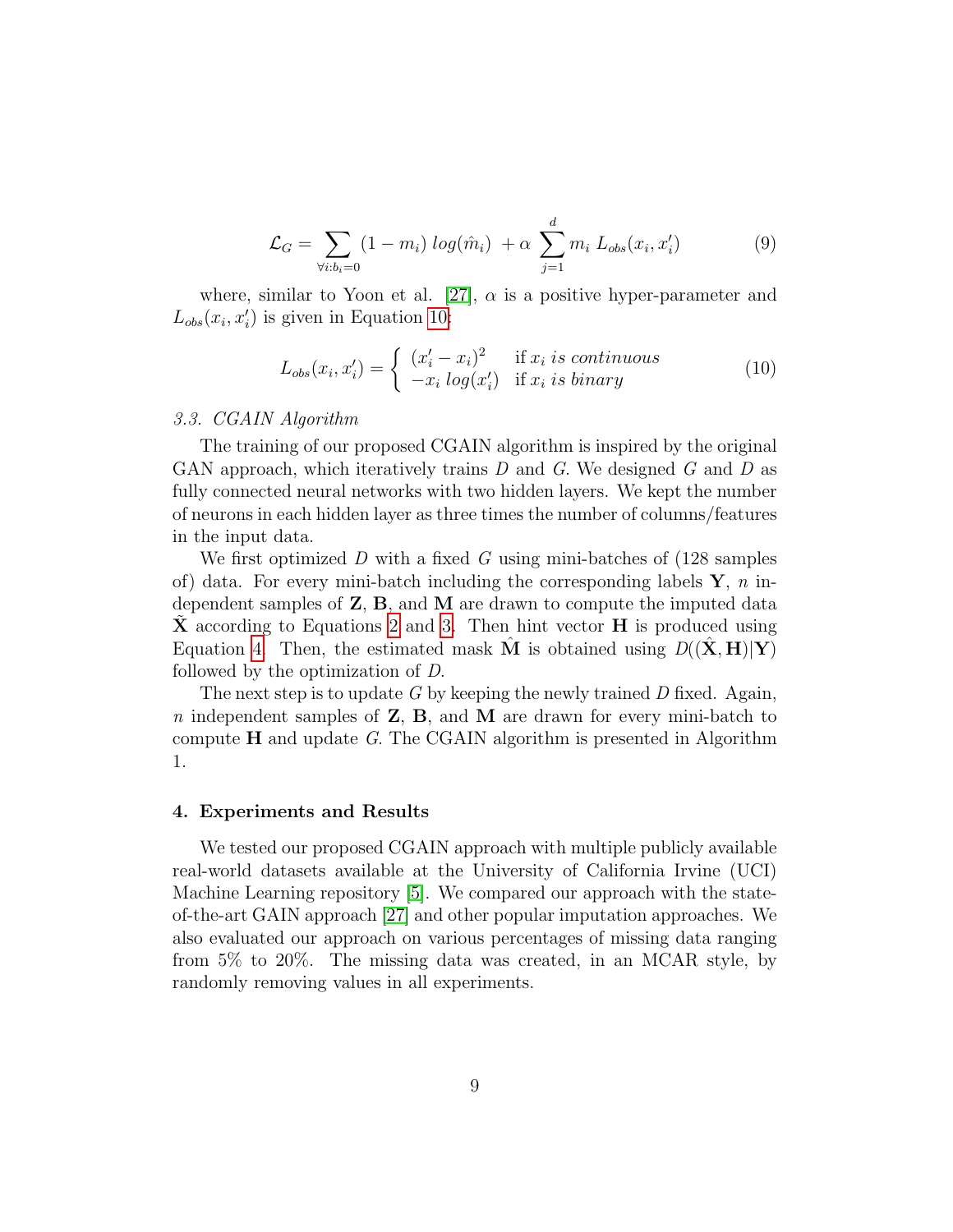#### Algorithm 1 Pseudo-code of the proposed CGAIN algorithm

**Input:** Discriminator batch size  $n_D$ , Generator batch size  $n_G$ Output: Trained CGAIN algorithm while training loss does not converge **do** (A) Discriminator optimization Draw  $n_D$  data samples from dataset  $\{(\tilde{x}, y, m)\}\$ , noise samples z from Z, hint samples b from B for  $i = 1, \ldots, n_D$  do  $x_i \leftarrow G(\tilde{x}_i, y_i, m_i, z_i)$  $\hat{x}_i \leftarrow m_i \odot \tilde{x}_i + (1 - m_i) \odot \bar{x}_i$  $h_i \leftarrow b_i \odot m_i + 0.5(1-b_i)$ end for Update D using stochastic gradient descent (SGD) (B) Generator optimization

Draw  $n_D$  data samples from dataset  $\{(\tilde{x}, y, m)\}\$ , noise samples z from **Z**, hint samples b from **B** for  $i = 1, \ldots, n_G$  do  $h_i = b_i \odot m_i + 0.5(1 - b_i)$ end for Update G using stochastic gradient descent (SGD) with fixed D end while

## 4.1. Datasets and Methods

The details of the datasets used in this work are shown in Table [1.](#page-10-1) We tested our approach on 5 UCI repository datasets. The choice of these datasets is mainly inspired by the experiments of Yoon et al. [\[27\]](#page-17-3). This selection allows us to present a comparative analysis of the performance of our approach with the state-of-the-art GAIN approach.

The Breast Cancer dataset contains features of digitized cancerous images such as the radius of cell nuclei, texture, and perimeter etc. The Spambase dataset contains email features such as the occurrence of a specific word in an email, length of sequences of consecutive capital letters etc. Letter recognition dataset contains features from images of capital alphabets. Default credit card dataset is a classification dataset for the prediction of default of a customer based on age, amount of given credit, and history of past payments etc. News popularity dataset contains features of online news articles such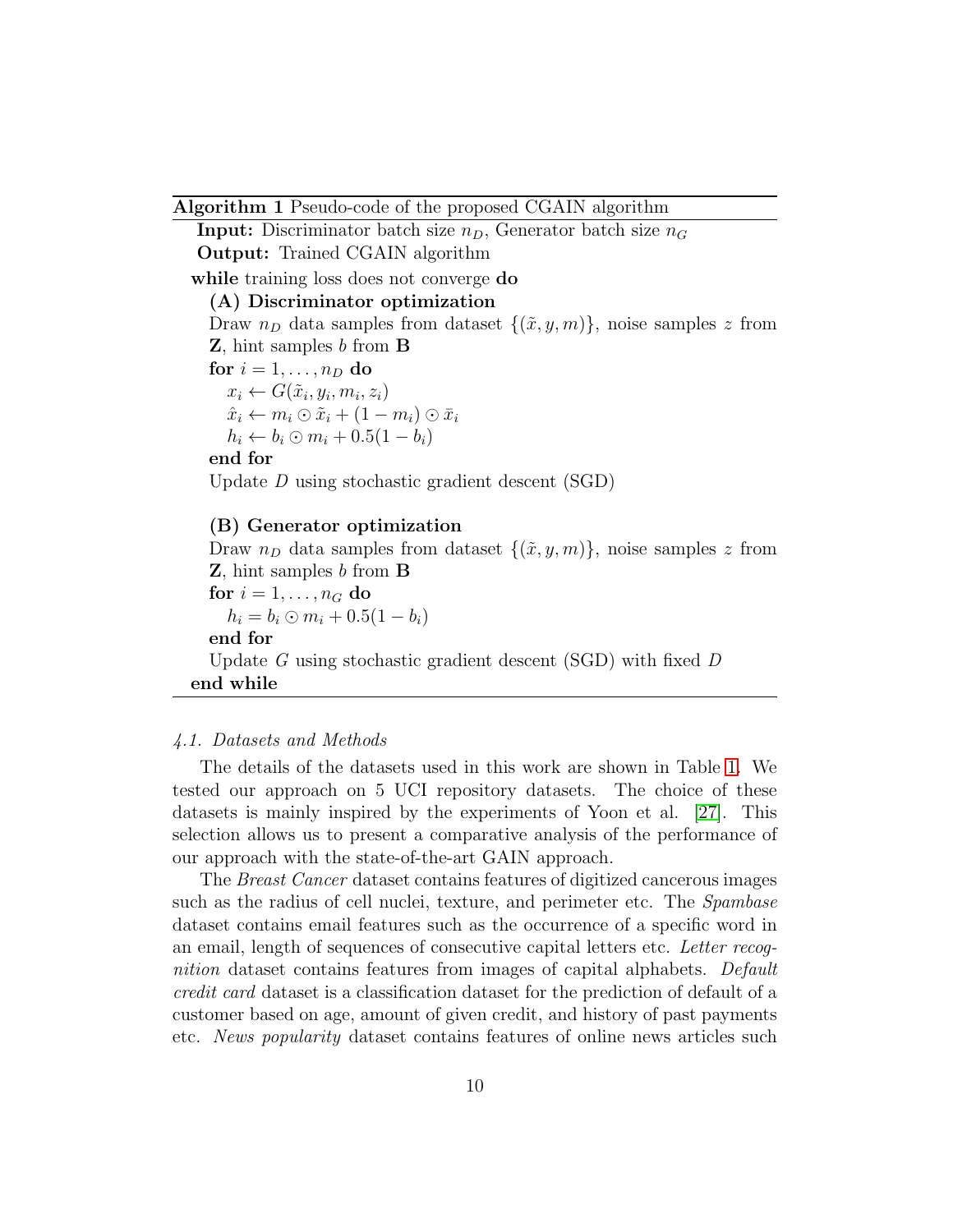as the number of words in its title, number of hyperlinks in the article, the average length of words etc.

The Breast cancer, Spambase, Default credit card and News popularity datasets are binary datasets (two classes only). The letter recognition dataset is multi-class having 26 classes. Our results show improved imputation performance on binary as well as multi-class datasets highlighting the efficacy of our approach.

Dataset Number of instances Number of classes Majority class vs minority class (%) Number of attributes Breast cancer 569 2 62.74 vs 37.26 30 Spambase  $4,601$  2 60.60 vs 39.40 57 Default credit card 30,000 <sup>2</sup> 77.88 vs 22.12 <sup>24</sup> News popularity  $39,644$  2  $53.36$  vs  $46.64$  61 Letter recognition  $20,000$  26 multi-class 17

<span id="page-10-1"></span>Table 1: Characteristics of datasets used in this work.

We selected GAIN [\[27\]](#page-17-3), MICE [\[1\]](#page-15-2), MissForest [\[23\]](#page-17-8), and Matrix completion [\[2\]](#page-15-7) approaches to compare with our proposed CGAIN approach. MICE is a popular statistical imputation approach, whereas GAIN, MissForest, and Matrix completion were the best-performing methods, on the datasets used in this work, in a recent study [\[27\]](#page-17-3).

## <span id="page-10-0"></span>4.2. Performance of our proposed CGAIN

The comparative performance of our proposed CGAIN approach is given in Table [2](#page-11-0) to Table [5.](#page-12-0) We report the average Root Mean Squared Error (RMSE) of 10-fold cross-validated experiments. We compare our proposed CGAIN approach with the state-of-the-art GAIN approach [\[27\]](#page-17-3) and other popular imputation approaches. Table [2](#page-11-0) to Table [5](#page-12-0) show the RMSE of all the approaches where the proportion of missing data ranges from 5% to  $20\%$ . Our proposed CGAIN<sup>[1](#page-10-2)</sup> approach provided superior performance compared to other approaches on all the datasets. We used the publicly available GitHub<sup>[2](#page-10-3)</sup> code of GAIN in our experiments. Other approaches such as MICE, MissForest, and imputation using matrix completion were implemented using the publicly available python libraries (*missingpy, sklearn, and* matrix\_completion).

Our CGAIN consistently outperforms all techniques. CGAIN provides a lower RMSE (mean  $\pm$  std) of 0.0643  $\pm$  0.0014, 0.0628  $\pm$  0.0024, 0.0673

<span id="page-10-2"></span><sup>1</sup>https://github.com/saqibejaz/CGAIN.git

<span id="page-10-3"></span><sup>2</sup>https://github.com/jsyoon0823/GAIN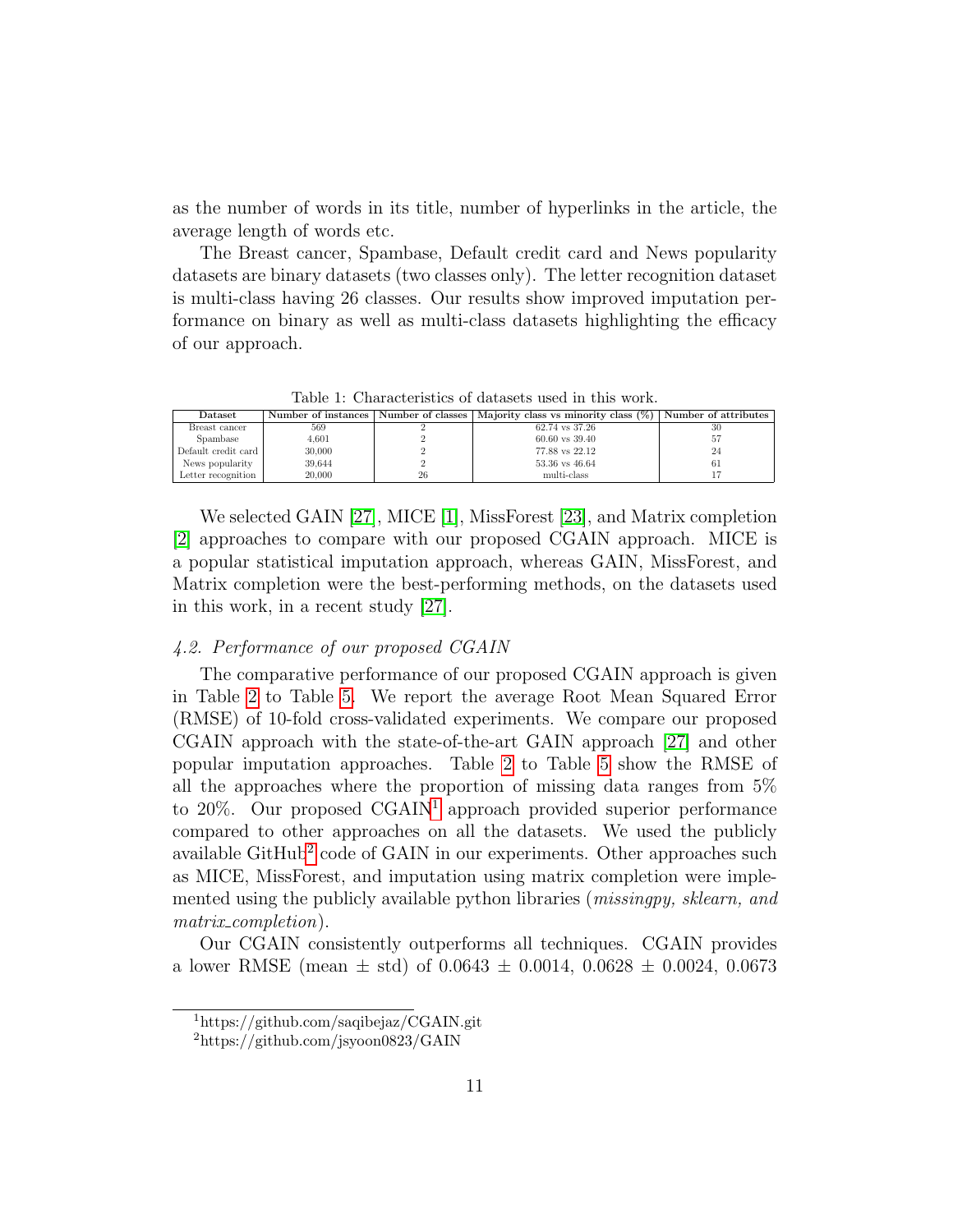$\pm$  0.0039, and 0.0637  $\pm$  0.0092 compared with the second best RMSE of  $0.0658 \pm 0.0022$ ,  $0.0692 \pm 0.0017$ ,  $0.0689 \pm 0.0058$ , and  $0.0726 \pm 0.0038$ at 5%, 10%, 15%, and 20% missing values of the Breast Cancer dataset, respectively. For the Default Credit dataset, our proposed CGAIN shows lower RMSE of 0.2329  $\pm$  0.0039, 0.2009  $\pm$  0.0022, 0.2314  $\pm$  0.0035, and  $0.2213 \pm 0.0099$  compared with the GAIN's  $0.2428 \pm 0.0093$ ,  $0.2109 \pm 0.0344$ ,  $0.2442 \pm 0.0089$ , and  $0.2426 \pm 0.0090$  at 5\%, 10\%, 15\%, and 20\% missing values, respectively.

<span id="page-11-0"></span>Table 2: RMSE performance (mean±std ) of our proposed CGAIN approach on 5% missing data.

| <b>Dataset</b>                      | <b>CGAIN</b>                                                | GAIN                                                                                      | MICE.                                   | <b>MissForest</b>                       | Matrix            |
|-------------------------------------|-------------------------------------------------------------|-------------------------------------------------------------------------------------------|-----------------------------------------|-----------------------------------------|-------------------|
| <b>Breast Cancer</b>                | $0.0643 + 0.0014$ $0.1372 + 0.0013$                         |                                                                                           | $0.0854 + 0.0013$                       | $0.0658 + 0.0022$                       | $0.6881 + 0.0034$ |
| Spambase                            | $0.0611 + 0.0060$                                           | $0.0723 \pm 0.0018$ $0.0747 \pm 0.0045$                                                   |                                         | $0.0771 + 0.0071$                       | $0.0943 + 0.0009$ |
| Letter                              | $0.1066 + 0.0078$ $0.1437 + 0.0029$ $0.1833 + 0.0008$       |                                                                                           |                                         | $0.1189 \pm 0.0018$                     | $0.4545 + 0.0020$ |
| Default Credit                      | $0.2329 \pm 0.0039$ $0.2428 \pm 0.0093$ $0.2479 \pm 0.0079$ |                                                                                           |                                         | $0.2902 \pm 0.0010$ $0.2565 \pm 0.0089$ |                   |
| <b>News</b><br>$\sim$ $\sim$ $\sim$ | $0.1964 + 0.0033$                                           | $\overline{1}$ $\overline{1}$ $\overline{1}$ $\overline{1}$ $\overline{1}$ $\overline{1}$ | $0.2822 \pm 0.0024$ $0.2010 \pm 0.0025$ | $0.2114 + 0.0014$                       | $0.4178 + 0.0015$ |

<sup>∗</sup> Best results are shown in boldface, while the second best results are underlined.

Table 3: RMSE performance (mean±std ) of our proposed CGAIN approach on 10% missing data.

| <b>Dataset</b>                                                                                | <b>CGAIN</b>                                                                                        | <b>GAIN</b>                             | <b>MICE</b>       | <b>MissForest</b> | Matrix            |  |
|-----------------------------------------------------------------------------------------------|-----------------------------------------------------------------------------------------------------|-----------------------------------------|-------------------|-------------------|-------------------|--|
| <b>Breast Cancer</b>                                                                          | $0.0628 + 0.0024$                                                                                   | $0.0931 + 0.0010$                       | $0.0881 + 0.0054$ | $0.0692 + 0.0017$ | $0.6895 + 0.0038$ |  |
| Spambase                                                                                      | $0.0664 + 0.0017$                                                                                   | $0.0702 \pm 0.0031$ $0.0793 \pm 0.0040$ |                   | $0.0783 + 0.0029$ | $0.0906 + 0.0011$ |  |
| Letter                                                                                        | $0.1057 + 0.0014$ $0.1309 + 0.0008$ $0.1878 + 0.0010$                                               |                                         |                   | $0.1103 + 0.0021$ | $0.4539 + 0.0018$ |  |
| Default Credit                                                                                | $0.2009 \pm 0.0022$ $0.2109 \pm 0.0344$ $0.2491 \pm 0.0085$ $0.2439 \pm 0.0079$ $0.2559 \pm 0.0075$ |                                         |                   |                   |                   |  |
| <b>News</b>                                                                                   | $0.1937 \pm 0.0074$ $0.2680 \pm 0.0015$ $0.2124 \pm 0.0013$ $0.2442 \pm 0.0015$ $0.4175 \pm 0.0016$ |                                         |                   |                   |                   |  |
| $*$ Dent nearly are algebra in 1.110. In this shape of level in the model of the state of $1$ |                                                                                                     |                                         |                   |                   |                   |  |

Best results are shown in boldface, while the second best results are underlined.

Table 4: RMSE performance (mean±std ) of our proposed CGAIN approach on 15% missing data.

| <b>Dataset</b>                                                                                                                                                                                                                                                                                                      | <b>CGAIN</b>                                                                                        | <b>GAIN</b> | <b>MICE</b> | <b>MissForest</b>   | Matrix            |  |
|---------------------------------------------------------------------------------------------------------------------------------------------------------------------------------------------------------------------------------------------------------------------------------------------------------------------|-----------------------------------------------------------------------------------------------------|-------------|-------------|---------------------|-------------------|--|
| <b>Breast Cancer</b>                                                                                                                                                                                                                                                                                                | $0.0673 + 0.0039$ $0.0986 \pm 0.0033$ $0.0877 \pm 0.0056$                                           |             |             | $0.0689 \pm 0.0058$ | $0.7042 + 0.0016$ |  |
| Spambase                                                                                                                                                                                                                                                                                                            | $0.0607 \pm 0.0033$ $0.0739 \pm 0.0025$ $0.0784 \pm 0.0024$                                         |             |             | $0.0777+0.0021$     | $0.0902 + 0.0052$ |  |
| Letter                                                                                                                                                                                                                                                                                                              | $0.1021 \pm 0.0010$ $0.1326 \pm 0.0091$ $0.1836 \pm 0.0010$ $0.1125 \pm 0.0012$                     |             |             |                     | $0.4537+0.0024$   |  |
| Default Credit                                                                                                                                                                                                                                                                                                      | $0.2314 \pm 0.0035$ $0.2442 \pm 0.0089$ $0.2479 \pm 0.0074$ $0.2672 \pm 0.0025$ $0.2565 \pm 0.0059$ |             |             |                     |                   |  |
| <b>News</b>                                                                                                                                                                                                                                                                                                         | $0.1992 \pm 0.0069$ $0.2869 \pm 0.0036$ $0.2283 \pm 0.0015$ $0.2918 \pm 0.0015$ $0.4177 \pm 0.0015$ |             |             |                     |                   |  |
| $\frac{1}{2}$ $\frac{1}{2}$ $\frac{1}{2}$ $\frac{1}{2}$ $\frac{1}{2}$ $\frac{1}{2}$ $\frac{1}{2}$ $\frac{1}{2}$ $\frac{1}{2}$ $\frac{1}{2}$ $\frac{1}{2}$ $\frac{1}{2}$ $\frac{1}{2}$ $\frac{1}{2}$ $\frac{1}{2}$ $\frac{1}{2}$ $\frac{1}{2}$ $\frac{1}{2}$ $\frac{1}{2}$ $\frac{1}{2}$ $\frac{1}{2}$ $\frac{1}{2}$ |                                                                                                     |             |             |                     |                   |  |

<sup>∗</sup> Best results are shown in boldface, while the second best results are underlined.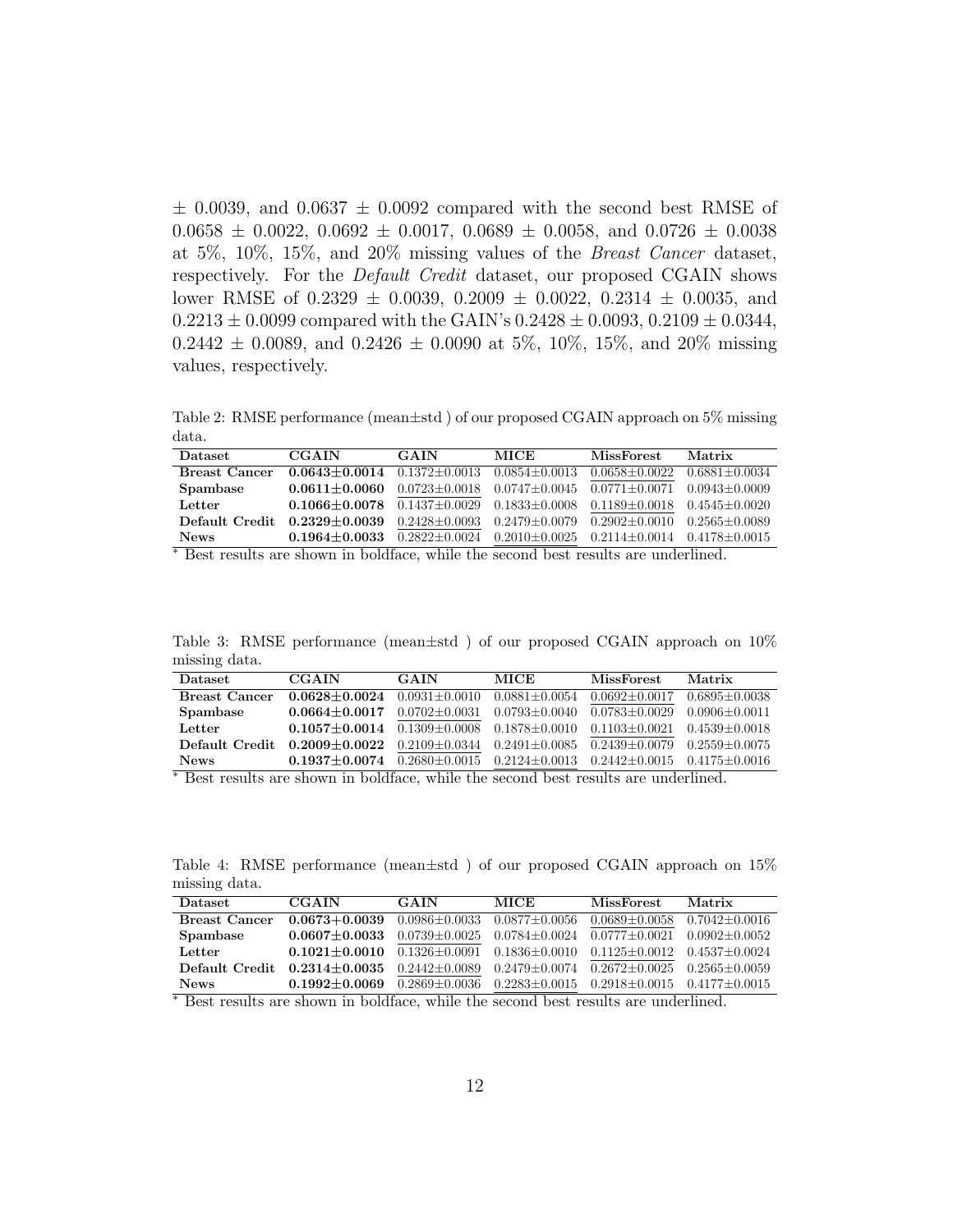<span id="page-12-0"></span>Table 5: RMSE performance (mean±std ) of our proposed CGAIN approach on 20% missing data.

| <b>Dataset</b>                             | <b>CGAIN</b>                                                                    | GAIN                                                                                      | <b>MICE</b>                             | <b>MissForest</b>               | Matrix            |
|--------------------------------------------|---------------------------------------------------------------------------------|-------------------------------------------------------------------------------------------|-----------------------------------------|---------------------------------|-------------------|
| <b>Breast Cancer</b>                       | $0.0637 + 0.0092$ $0.1053 + 0.0046$                                             |                                                                                           | 0.0903+0.0064                           | $0.0726 + 0.0038$               | $0.6858 + 0.0012$ |
| Spambase                                   | $0.0601 + 0.0013$                                                               |                                                                                           | $0.0764 \pm 0.0034$ $0.0796 \pm 0.0032$ | $0.0786 + 0.0059$               | $0.0896 + 0.0019$ |
| Letter                                     | $0.1040 + 0.0027$ $0.1302 + 0.0031$ $0.1886 + 0.0010$                           |                                                                                           |                                         | $0.1163 + 0.0013$               | $0.4545 + 0.0028$ |
| Default Credit                             | $0.2213 \pm 0.0099$ $0.2426 \pm 0.0090$ $0.2480 \pm 0.0091$ $0.2646 \pm 0.0026$ |                                                                                           |                                         |                                 | $0.2537 + 0.0051$ |
| <b>News</b><br>$\sim$ $\sim$ $\sim$ $\sim$ | $0.1931 + 0.0014$<br>.                                                          | $0.2686 \pm 0.0010$ $0.2424 \pm 0.0022$<br>$\mathbf{a}$ and $\mathbf{a}$ and $\mathbf{a}$ | $\sim$                                  | $0.3907+0.0015$ $0.4176+0.0015$ | .                 |

<sup>∗</sup> Best results are shown in boldface, while the second best results are underlined.

## 4.3. Performance of CGAIN on imbalanced data

We discussed in Section [2](#page-2-0) that our proposed CGAIN approach takes into account the individual class distributions to impute the missing data. Therefore, we expect CGAIN to improve the RMSE of individual classes present in the data. We performed this experiment on the Default Credit dataset and present the results in Table [6.](#page-13-1) For this experiment, we randomly deleted rows of data belonging to a class, to introduce imbalance in the data. We tested the imputation performance using 10%, 25%, 40%, and 50% of data belonging to the minority class (see column 1 of Table [6,](#page-13-1) where  $n_0$  and  $n_1$ show the number of samples belonging to the majority and minority class, respectively). As with the previous experiments, we deleted 20% of data (in a MCAR manner) to induce missingness. We also validated this experiment on unseen test data using 10-fold cross validation.

Table [6](#page-13-1) shows that our proposed CGAIN approach consistently outperforms the GAIN and other imputation approaches. As the data becomes more imbalanced (e.g.  $n_1 = 10\%$ ), our proposed CGAIN approach provides superior RMSE of 0.2462 $\pm$ 0.0057 compared with 0.2632  $\pm$  0.0076, 0.2685  $\pm$ 0.0047, 0.2934  $\pm$  0.0095, and 0.2934  $\pm$  0.0095 for GAIN, MICE, MissForest, and Matrix completion approach, respectively. Table [6](#page-13-1) shows that the improvement in RMSE of our approach arises from the improvement in the RMSE of the individual classes present in the data. As such, our proposed CGAIN approach provides better imputation performance for balanced as well as imbalanced datasets.

#### 4.4. Computational cost analysis

A comparison of the computational time taken by the state-of-the-art GAIN approach and our proposed CGAIN approach is shown in Figure [2.](#page-13-2) We performed all our experiments on a core i7 machine supported by an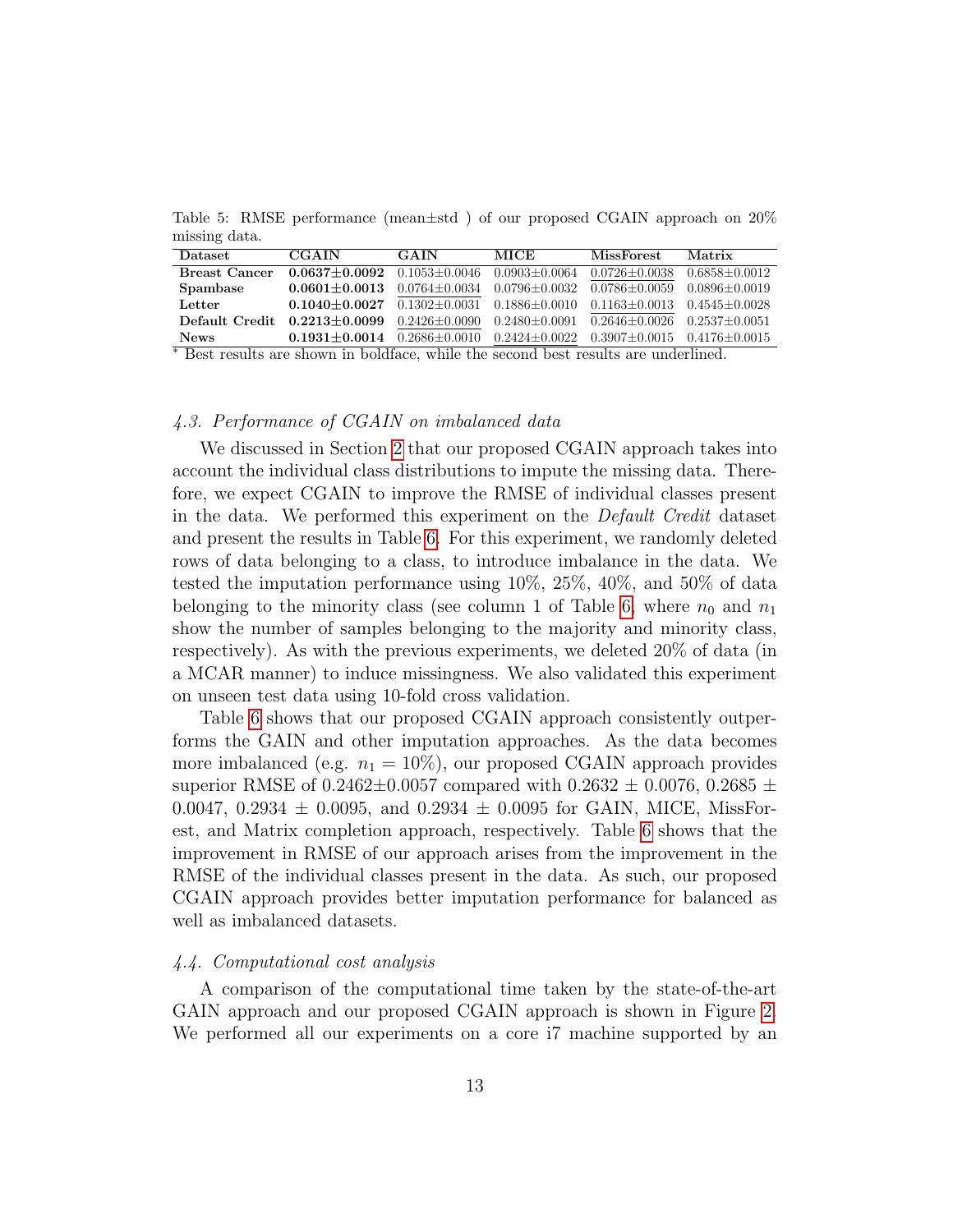<span id="page-13-1"></span>Table 6: Comparative performance [RMSE (mean±std)] of our proposed CGAIN approach on various imbalanced versions of the Default Credit dataset.

| Proportion of classes    | Class   | <b>CGAIN</b>        | <b>GAIN</b>             | MICE                | <b>MissForest</b>   | Matrix              |
|--------------------------|---------|---------------------|-------------------------|---------------------|---------------------|---------------------|
| $n_0 = 90\%, n_1 = 10\%$ | Class 0 | $0.2197 + 0.0022$   | $0.2384 + 0.0034$       | $0.2203 \pm 0.0070$ | $0.2304 + 0.0076$   | $0.2317 \pm 0.0066$ |
|                          | Class 1 | $0.2462 \pm 0.0057$ | $0.2632 \pm 0.0076$     | $0.2685 \pm 0.0047$ | $0.2934 \pm 0.0095$ | $0.2847 + 0.0072$   |
| $n_0 = 75\%, n_1 = 25\%$ | Class 0 | $0.2204 \pm 0.0031$ | $0.2385 \pm 0.0014$     | $0.2280 \pm 0.0055$ | $0.2320 \pm 0.0059$ | $0.2327 + 0.0022$   |
|                          | Class 1 | $0.2319 \pm 0.0054$ | $0.2491 + 0.0056$       | $0.2580 \pm 0.0031$ | $0.2760 \pm 0.0051$ | $0.2689 \pm 0.0073$ |
| $n_0 = 60\%, n_1 = 40\%$ | Class 0 | $0.2224 \pm 0.0024$ | $0.2450 \pm 0.0019$     | $0.2321 \pm 0.0086$ | $0.2391 \pm 0.0042$ | $0.2384 + 0.0083$   |
|                          | Class 1 | $0.2174 \pm 0.0097$ | $0.2301 \pm 0.0025$     | $0.2498 \pm 0.0072$ | $0.2538 \pm 0.0076$ | $0.2580 + 0.0063$   |
| $n_0 = 50\%, n_1 = 50\%$ | Class 0 | $0.2300 + 0.0027$   | $0.2514 + 0.0009$       | $0.2353\pm0.0016$   | $0.2450 + 0.0044$   | $0.2458 + 0.0028$   |
|                          | Class 1 | $0.1963 + 0.0077$   | $0.2238 + 0.0012$       | $0.2412 + 0.0012$   | $0.2459 + 0.0076$   | $0.2577 + 0.0051$   |
| $*$ $\blacksquare$<br>11 |         | 1.11c               | $\cdot$ 1<br>$\sqrt{1}$ | $\mathbf{1}$        | $1 \quad 1$         |                     |

<sup>∗</sup> Best results are shown in boldface, while the second best results are underlined.

NVIDIA Quadro P5000 Graphics Processing Unit (GPU). Figure [2](#page-13-2) shows the total time taken to perform 10 fold cross-validation of a dataset using GAIN or CGAIN approach. Our approach takes slightly more time compared with the GAIN approach, which is reasonable considering the use of label encoding in both the generator and discriminator in our approach.



<span id="page-13-2"></span>Figure 2: Computational time analysis of GAIN and our proposed CGAIN approach.

## <span id="page-13-0"></span>5. Conclusion

In this work, we have proposed a CGAIN approach which conditions the missing data imputation on class labels using label encoding. This allows our approach to learn class-specific distributions to impute the missing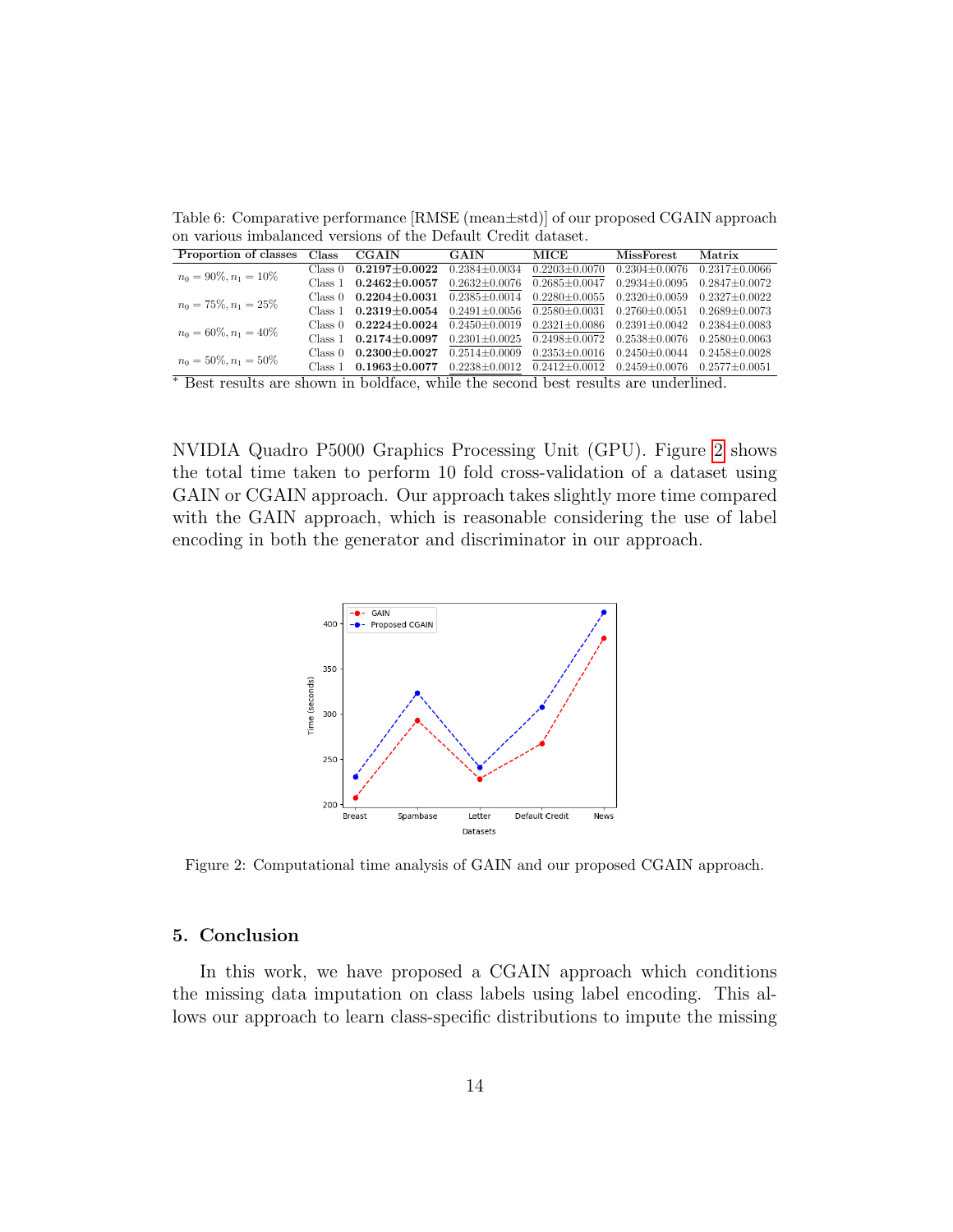values especially in imbalanced scenarios. Our CGAIN approach shows superior imputation performance compared with popular approaches on publicly available datasets.

# Acknowledgment

This work is partially supported by Australian Research Council Grants DP150100294 and DP150104251, and the UWA SIRF scholarship. We thank the contributors of UCI machine learning repository who collected the data and made it publicly available. We also acknowledge the computing support provided as a Quadro P5000 GPU by the NVIDIA Corporation.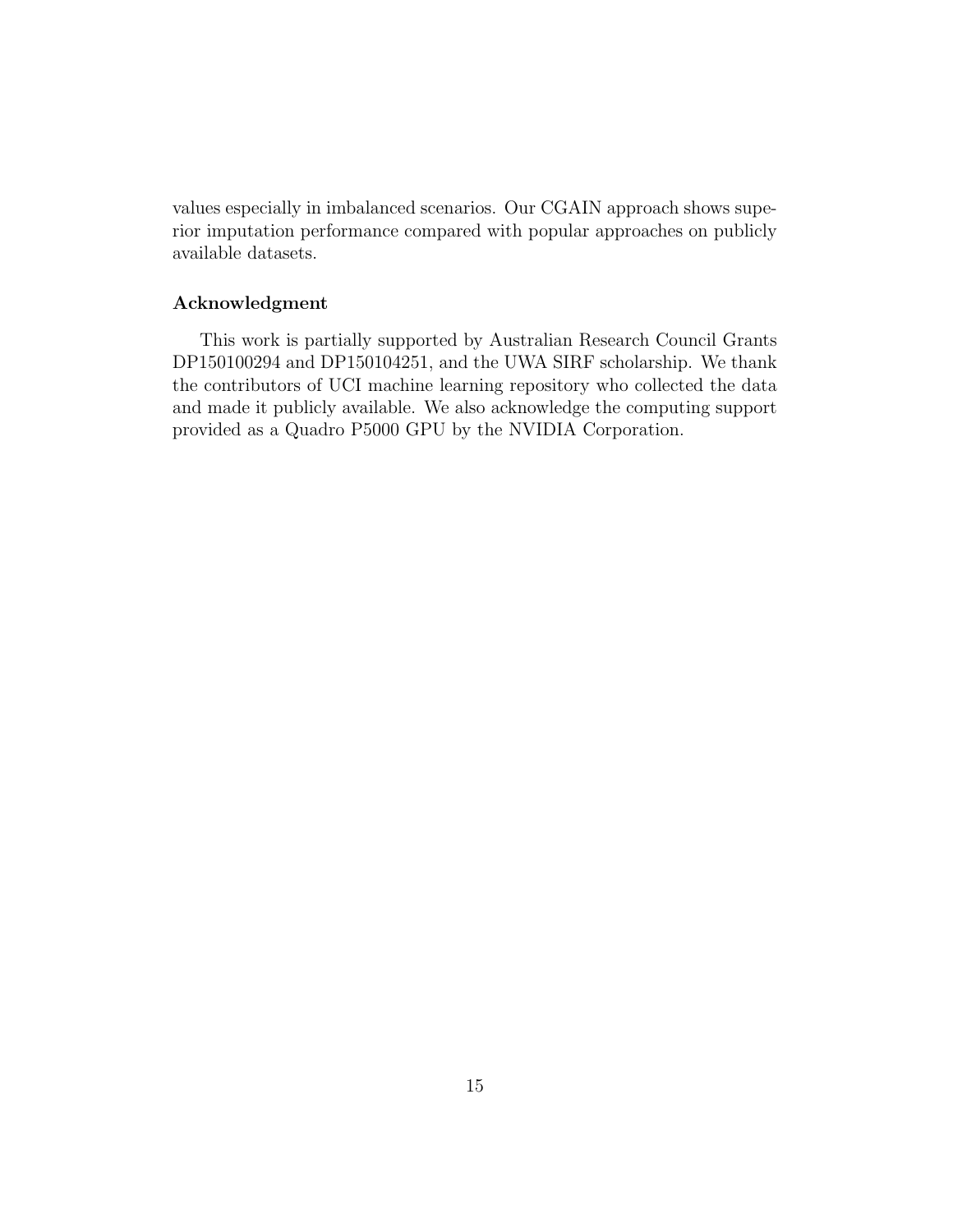### References

- <span id="page-15-2"></span>[1] S van Buuren and Karin Groothuis-Oudshoorn. MICE: Multivariate imputation by chained equations in R. Journal of Statistical Software, pages 1–68, 2010.
- <span id="page-15-7"></span>[2] Jian-Feng Cai, Emmanuel J Cand`es, and Zuowei Shen. A singular value thresholding algorithm for matrix completion. SIAM Journal on Optimization, 20(4):1956–1982, 2010.
- <span id="page-15-8"></span>[3] Emmanuel J Cand`es and Benjamin Recht. Exact matrix completion via convex optimization. Foundations of Computational Mathematics, 9(6):717, 2009.
- <span id="page-15-5"></span>[4] Xiaobo Chen, Yingfeng Cai, Qiaolin Ye, Lei Chen, and Zuoyong Li. Graph regularized local self-representation for missing value imputation with applications to on-road traffic sensor data. Neurocomputing, 303:47–59, 2018.
- <span id="page-15-9"></span>[5] Dheeru Dua and Casey Graff. UCI machine learning repository, 2017.
- <span id="page-15-4"></span>[6] Oleg Ivanov, Michael Figurnov, and Dmitry P. Vetrov. In 7th International Conference on Learning Representations, ICLR 2019, New Orleans, United States, 6 May 2019 through 9 May 2019.
- <span id="page-15-1"></span>[7] Janus Christian Jakobsen, Christian Gluud, Jørn Wetterslev, and Per Winkel. When and how should multiple imputation be used for handling missing data in randomised clinical trials–a practical guide with flowcharts. BMC Medical Research Methodology, 17(1):162, 2017.
- <span id="page-15-3"></span>[8] Salman H Khan, Munawar Hayat, Mohammed Bennamoun, Ferdous A Sohel, and Roberto Togneri. Cost-sensitive learning of deep feature representations from imbalanced data. IEEE Transactions on Neural Networks and Learning Systems, 29(8):3573–3587, 2017.
- <span id="page-15-0"></span>[9] Sang Kyu Kwak and Jong Hae Kim. Statistical data preparation: management of missing values and outliers. Korean Journal of Anesthesiol $oqu, 70(4):407, 2017.$
- <span id="page-15-6"></span>[10] Wei-Chao Lin and Chih-Fong Tsai. Missing value imputation: a review and analysis of the literature (2006–2017). Artificial Intelligence Review, 53(2):1487–1509, 2020.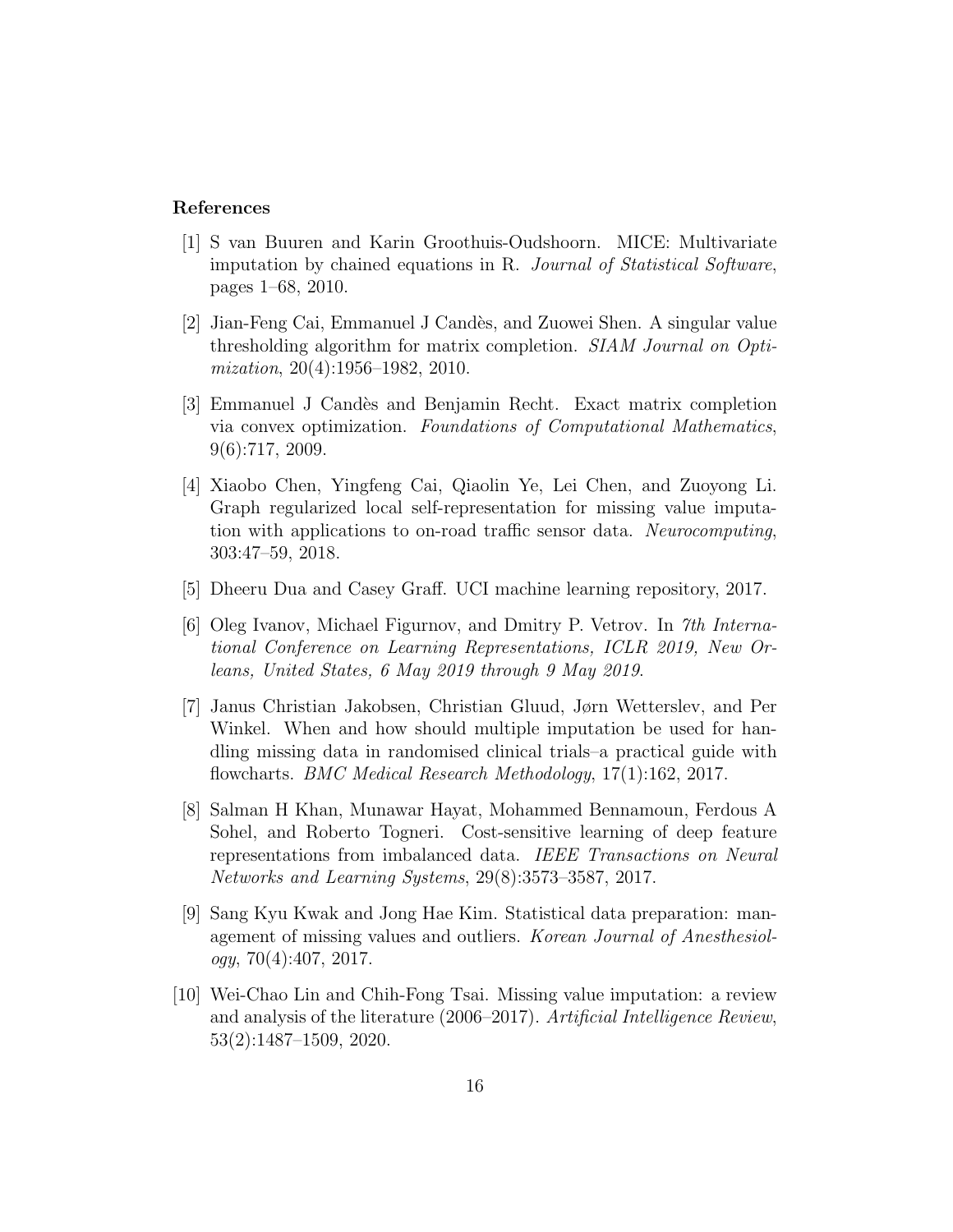- <span id="page-16-7"></span>[11] Haw-minn Lu, Giancarlo Perrone, and José Unpingco. Multiple imputation with denoising autoencoder using metamorphic truth and imputation feedback. In 16th International Conference on Machine Learning and Data Mining, MLDM 2020, Amsterdam, The Netherlands, July 20- 21, 2020, Proceedings, pages 197–208.
- <span id="page-16-5"></span>[12] Rahul Mazumder, Trevor Hastie, and Robert Tibshirani. Spectral regularization algorithms for learning large incomplete matrices. The Journal of Machine Learning Research, 11:2287–2322, 2010.
- <span id="page-16-0"></span>[13] Diego PP Mesquita, João PP Gomes, Amauri H Souza Junior, and Juvêncio S Nobre. Euclidean distance estimation in incomplete datasets. Neurocomputing, 248:11–18, 2017.
- <span id="page-16-8"></span>[14] Mehdi Mirza and Simon Osindero. Conditional generative adversarial nets.  $arXiv$  preprint  $arXiv:1411.1784$ , 2014.
- <span id="page-16-6"></span>[15] Kaushik Mitra, Sameer Sheorey, and Rama Chellappa. Large-scale matrix factorization with missing data under additional constraints. In Advances in Neural Information Processing Systems, pages 1651–1659, 2010.
- <span id="page-16-4"></span>[16] Krystyna Napierala and Jerzy Stefanowski. Types of minority class examples and their influence on learning classifiers from imbalanced data. Journal of Intelligent Information Systems, 46(3):563–597, 2016.
- <span id="page-16-3"></span>[17] Giang Hoang Nguyen, Abdesselam Bouzerdoum, and Son Lam Phung. Learning pattern classification tasks with imbalanced data sets. Pattern Recognition, pages 193–208, 2009.
- <span id="page-16-2"></span>[18] Md Geaur Rahman and Md Zahidul Islam. Missing value imputation using a fuzzy clustering-based EM approach. Knowledge and Information Systems, 46(2):389–422, 2016.
- <span id="page-16-1"></span>[19] Zoila Ruiz-Chavez, Jaime Salvador-Meneses, and Jose Garcia-Rodriguez. Machine learning methods based preprocessing to improve categorical data classification. In International Conference on Intelligent Data Engineering and Automated Learning, pages 297–304. Springer, 2018.